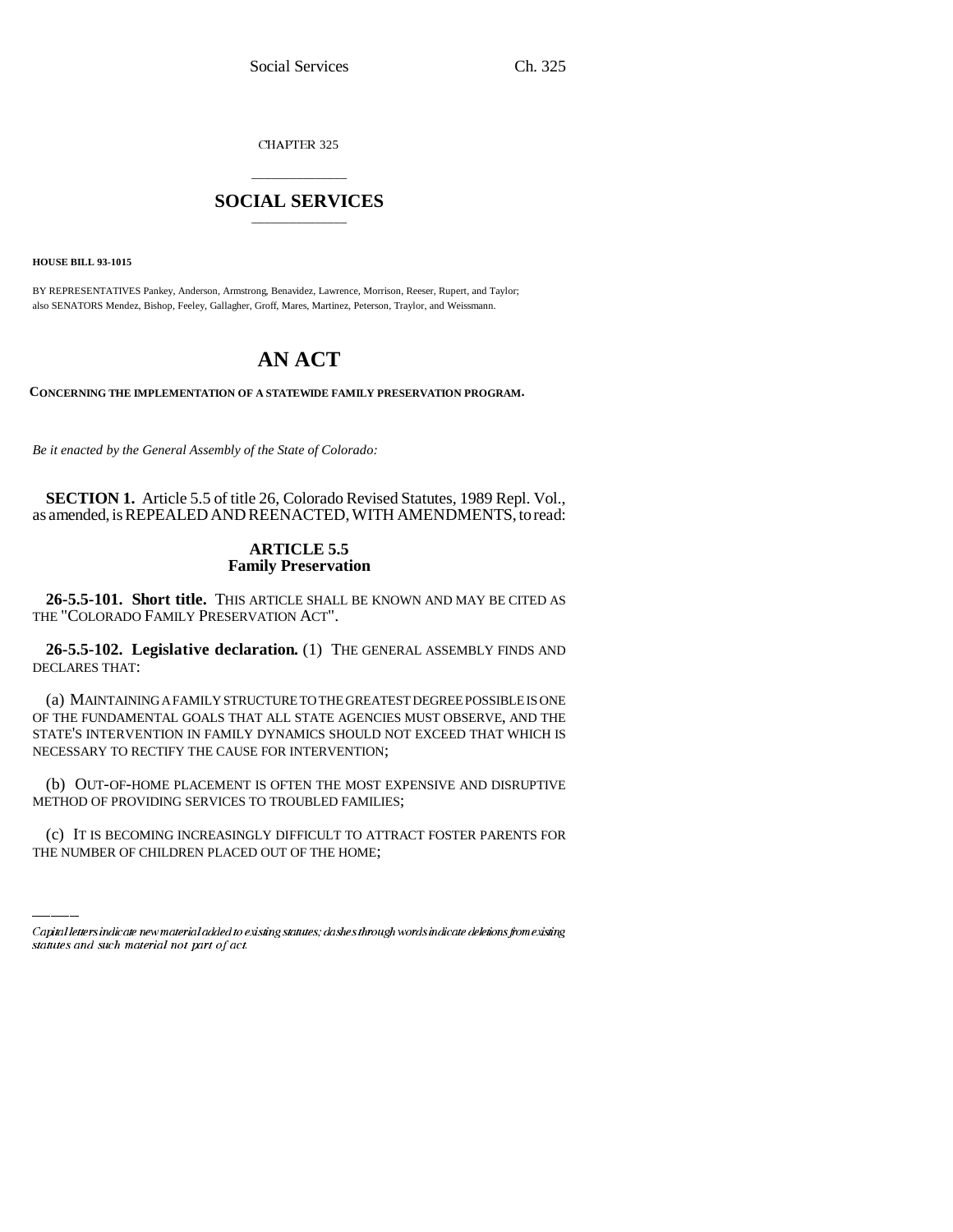#### Ch. 325 Social Services

(d) THE PRINCIPLE OF APPROPRIATE STATE INTERVENTION IS A CORNERSTONE OF FAMILY PRESERVATION SERVICES. SUCH SERVICES, WHEN PROPERLY TARGETED AND ADMINISTERED, PROVIDE STATES WITH AN OPPORTUNITY TO INITIATE THE SYSTEMIC REFORM OF CHILDREN, YOUTH, AND FAMILIES PUBLIC SERVICES BY PROVIDING SERVICES THAT ARE FAMILY-FOCUSED, OUTCOME-DRIVEN, AND COST-EFFICIENT;

(e) FAMILY PRESERVATION PROGRAMS IMPLEMENTED IN OTHER STATES, SUCH AS THE "HOMEBUILDER'S" MODEL IN THE STATE OF WASHINGTON, HAVE RESULTED IN IMPROVED FAMILY-FUNCTIONING RATES. PLACEMENT PREVENTION RATES OF UP TO EIGHTY-EIGHT PERCENT HAVE BEEN REPORTED IN SOME OF THE THIRTY-ONE STATES THAT HAVE INITIATED SOME FORM OF A FAMILY PRESERVATION PROGRAM;

(f) A STATEWIDE FAMILY PRESERVATION PROGRAM MAY BE FINANCED TO PROVIDE INTENSIVE SERVICES FOR FAMILIES WHERE A CHILD IS AT RISK OF AN OUT-OF-HOME PLACEMENT BASED ON CRITERIA ESTABLISHED BY THE STATE BOARD OF SOCIAL SERVICES AND TO PROVIDE PHASED-IN SERVICES AIMED AT REUNIFYING FAMILIES WHERE A CHILD HAS BEEN PLACED OUT OF THE HOME, WHERE APPROPRIATE, BY REALLOCATING AVAILABLE RESOURCES AND TAPPING INTO OTHER AVAILABLE FEDERAL FUNDS. WHEN THE MAXIMUM NUMBER OF FAMILIES APPROPRIATE FOR INTENSIVE OR REUNIFICATION SERVICES HAVE BEEN SERVED, PHASED-IN SERVICES FOR OTHER TROUBLED FAMILIES MAY BE FINANCED WITH SAVINGS REALIZED FROM PROVIDING INTENSIVE FAMILY PRESERVATION SERVICES TO AT-RISK FAMILIES AS THE ALTERNATIVE TO OUT-OF-HOME PLACEMENTS; AND

(g) ON THE BASIS OF THE FOREGOING, IT IS APPROPRIATE TO ENACT THE PROVISIONS OF THIS ARTICLE PROVIDING FOR THE IMPLEMENTATION OF A STATEWIDE FAMILY PRESERVATION PROGRAM THAT PROVIDES FOR IMMEDIATE INTENSIVE SERVICES FOR AT-RISK FAMILIES AND PHASED-IN SERVICES AIMED AT REUNIFYING FAMILIES, WHERE APPROPRIATE, WHEN THE TARGETED FAMILIES FOR INTENSIVE OR REUNIFICATION SERVICES HAVE BEEN SERVED.

(2) IT IS THE GENERAL ASSEMBLY'S INTENT THAT THE IMPLEMENTATION AND FINANCING OF THE STATEWIDE FAMILY PRESERVATION PROGRAM BE CONSISTENT WITH APPLICABLE FEDERAL MANDATES, INCLUDING ANY FEDERAL FINANCIAL PARTICIPATION REQUIREMENTS, AND THAT THE IMPLEMENTATION OF THE PROGRAM NOT PLACE THIS STATE AT RISK OF LOSING FEDERAL FUNDS RECEIVED BY THE STATE FOR CHILDREN, YOUTH, AND FAMILIES SERVICES PRIOR TO THE ENACTMENT OF THIS ARTICLE.

**26-5.5-103. Definitions.** AS USED IN THIS ARTICLE, UNLESS THE CONTEXT OTHERWISE REQUIRES:

(1) "AT-RISK FAMILY" MEANS A FAMILY UNIT WITH A CHILD WHO MEETS OUT-OF-HOME PLACEMENT CRITERIA AS ESTABLISHED BY THE STATE BOARD OF SOCIAL SERVICES.

(2) "FAMILY PRESERVATION SERVICES" MEANS ASSISTANCE THAT FOCUSES ON FAMILY STRENGTHS AND INCLUDES SERVICES THAT EMPOWER A FAMILY BY PROVIDING ALTERNATIVE PROBLEM-SOLVING TECHNIQUES, CHILD-REARING PRACTICES, AND RESPONSES TO LIVING SITUATIONS CREATING STRESS UPON THE FAMILY AND INCLUDES RESOURCES THAT ARE AVAILABLE AS SUPPORT SYSTEMS FOR THE FAMILY. FAMILY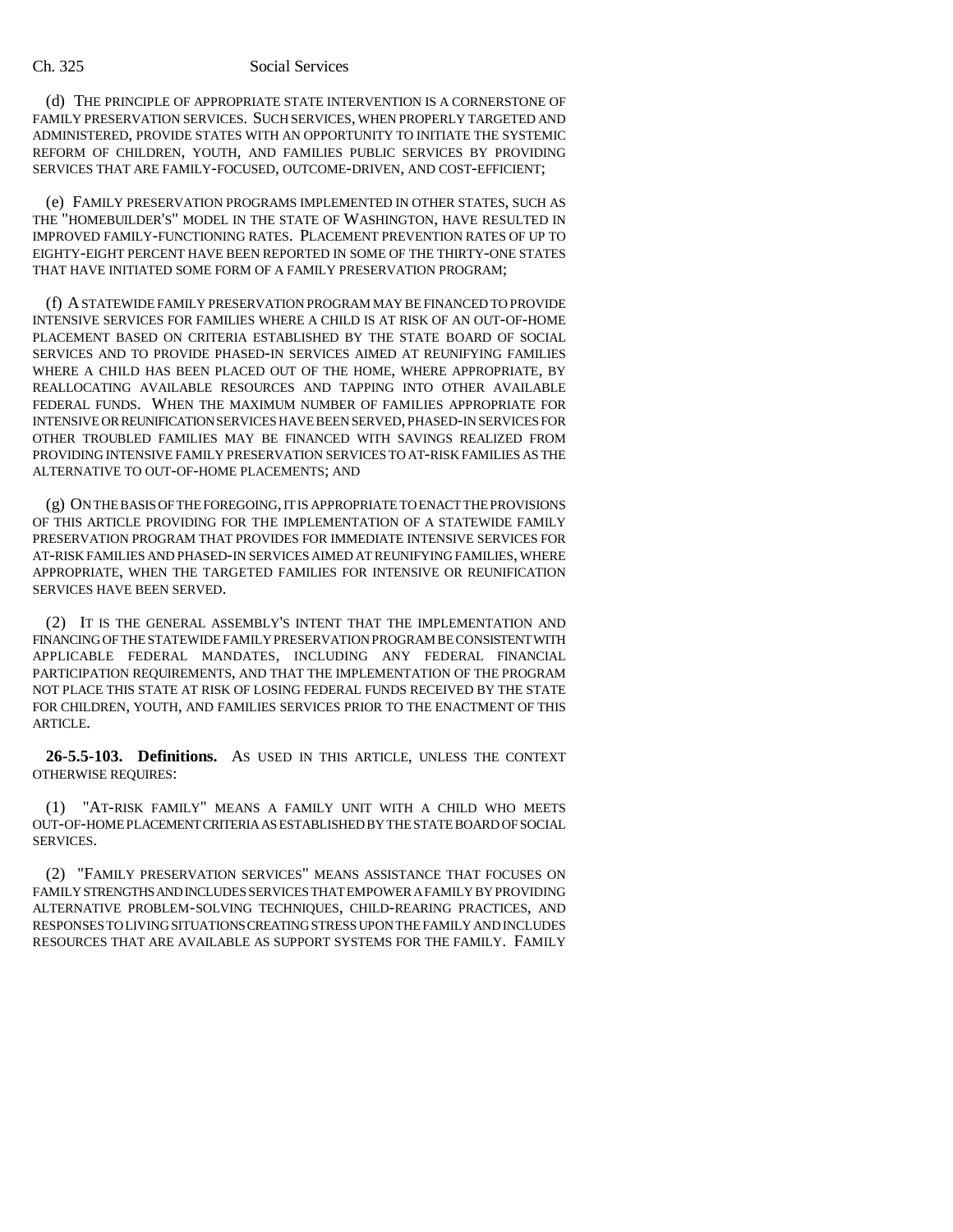PRESERVATION SERVICES INCLUDE, BUT ARE NOT LIMITED TO, SERVICES AND RESOURCES DESCRIBED IN SECTION 26-5.5-104.

(3) "INTENSIVE SERVICES" MEANS IMMEDIATE, SHORT-TERM, CONCENTRATED, AND IN-HOME CRISIS INTERVENTION BY ONE OR MORE FAMILY DEVELOPMENT SPECIALISTS, AS SUCH PERSONS ARE DESCRIBED IN SECTION 26-5.5-104 (4), CARRYING A LIMITED FAMILY CASELOAD, WHO ASSIST A FAMILY IN DEVELOPING STRENGTHS IN COPING WITH FAMILY STRESS.

**26-5.5-104. Statewide family preservation program - creation - single state agency designated - program criteria established - available services - powers and duties of agencies - local oversight - feasibility report.** (1) THE EXECUTIVE DIRECTORS OF THE DEPARTMENTS OF SOCIAL SERVICES AND INSTITUTIONS, THROUGH THE PROMULGATION OF RULES, MAY JOINTLY DEVELOP, FINANCE, AND IMPLEMENT A STATEWIDE FAMILY PRESERVATION PROGRAM, WHICH PROGRAM SHALL BE FULLY IMPLEMENTED NO LATER THAN JULY 1, 1996. THE STATE DEPARTMENT IS HEREBY DESIGNATED AS THE SINGLE STATE AGENCY TO ADMINISTER THE PROGRAM IN ACCORDANCE WITH THIS ARTICLE AND APPLICABLE FEDERAL LAW.

(2) THE PROGRAM SHALL BE IMPLEMENTED, AS FOLLOWS:

(a) NO LATER THAN JANUARY 1, 1996, SERVICES AIMED AT REUNIFICATION OF FAMILIES SHALL, WITHIN AVAILABLE APPROPRIATIONS, BE MADE AVAILABLE TO APPROPRIATE FAMILIES WHERE A CHILD HAS BEEN PLACED OUT OF THE HOME;

(b) NO LATER THAN JULY 1,1996, FAMILY PRESERVATION SERVICES SHALL, WITHIN AVAILABLE APPROPRIATIONS, BE AVAILABLE TO APPROPRIATE FAMILIES WHO ARE INVOLVED IN THE CHILD WELFARE, MENTAL HEALTH, AND JUVENILE JUSTICE SYSTEMS.

(3) FAMILY PRESERVATION SERVICES SHALL, AT A MINIMUM, INCLUDE THE FOLLOWING:

(a) SCREENING TO DETERMINE THE APPROPRIATENESS OF PROVIDING FAMILY PRESERVATION SERVICES, INCLUDING INTENSIVE SERVICES AND REUNIFICATION SERVICES, TO A FAMILY;

(b) AN ASSESSMENT OF THE RISK TO A CHILD AND THE NEEDS OF A CHILD AND THE CHILD'S FAMILY, CONSIDERING ANY SPECIAL NEEDS OF A CHILD AND THE CULTURAL BACKGROUND OF THE FAMILY;

(c) APPROPRIATE INTERVENTION TO MEET THE ASSESSED NEEDS OF THE CHILD AND THE CHILD'S FAMILY, TAKING INTO ACCOUNT THE GEOGRAPHICAL LOCATION OF THE FAMILY AND AVAILABLE RESOURCES IN SUCH LOCALE;

- (d) REFERRAL TO COMMUNITY SERVICES AND SUPPORT SYSTEMS; AND
- (e) FOLLOW-UP CARE, WHERE APPROPRIATE.

(4) (a) INTENSIVE SERVICES SHALL BE AVAILABLE FOR AT-RISK FAMILIES, TO THE EXTENT POSSIBLE IN THE FAMILY HOME, FOR A PERIOD NOT TO EXCEED SIX WEEKS; EXCEPT THAT AN EXTENDED PERIOD, NOT TO EXCEED NINETY DAYS, MAY BE PROVIDED AS DEEMED NECESSARY BY THE FAMILY DEVELOPMENT SPECIALIST. SUCH SERVICES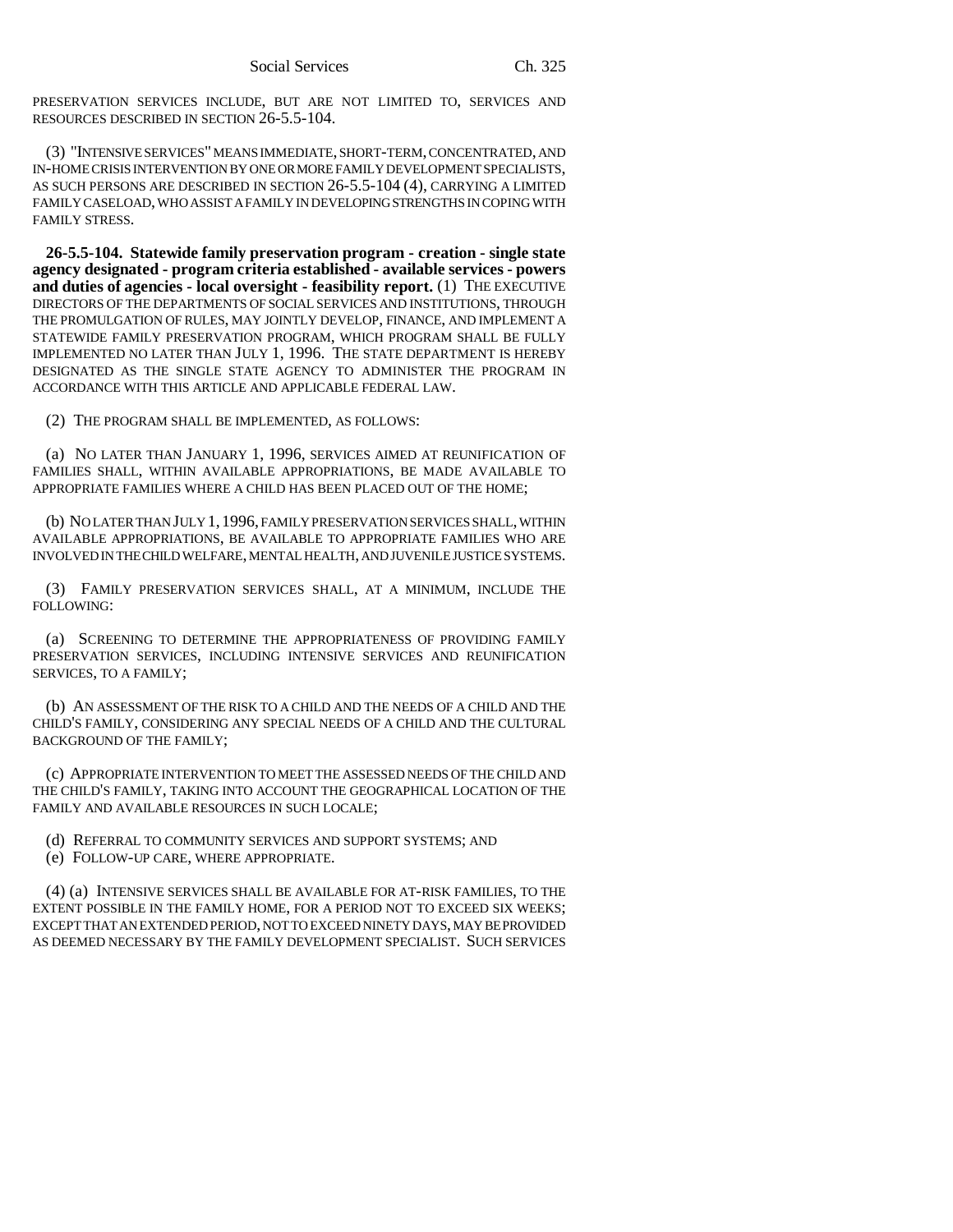#### Ch. 325 Social Services

#### SHALL INCLUDE, AT A MINIMUM, THE FOLLOWING:

(I) FAMILY PRESERVATION SERVICES DESCRIBED IN SUBSECTION (3) OF THIS SECTION; EXCEPT THAT THE SCREENING OF A FAMILY FOR INTENSIVE SERVICES SHALL OCCUR WITHIN TWENTY-FOUR HOURS AFTER REFERRAL BY THE INVESTIGATING OR PLACEMENT AGENCY TO DECIDE THE APPROPRIATENESS OF PROVIDING INTENSIVE SERVICES TO THE FAMILY WHERE THE CHILD HAS BEEN DETERMINED BY THE INVESTIGATING OR PLACEMENT AGENCY TO BE AT IMMINENT RISK OF OUT-OF-HOME PLACEMENT;

(II) CRISIS INTERVENTION, INCLUDING IN-HOME COUNSELING, BY A FAMILY DEVELOPMENT SPECIALIST, WHICH INTERVENTION SHALL BE AVAILABLE ON A TWENTY-FOUR-HOUR BASIS;

(III) CONCENTRATED ASSISTANCE IN THE DEVELOPMENT AND ENHANCEMENT OF PARENTING SKILLS, STRESS REDUCTION, AND PROBLEM-SOLVING FROM A FAMILY DEVELOPMENT SPECIALIST WHO SHALL CARRY A CASELOAD CONSISTING OF NO MORE THAN TWO AT-RISK FAMILIES;

(IV) INDIVIDUALIZED AND GROUP COUNSELING.

(b) FOR THE PURPOSES OF THIS SECTION, "FAMILY DEVELOPMENT SPECIALIST" MEANS A PERSON WHO MEETS THE QUALIFICATION CRITERIA AND TRAINING STANDARDS WHICH THE EXECUTIVE DIRECTOR OF THE STATE DEPARTMENT SHALL ESTABLISH THROUGH THE ADOPTION OF RULES.

(5) THE STATE AND COUNTY DEPARTMENTS OF SOCIAL SERVICES MAY SEEK THE ASSISTANCE OF ANY PUBLIC OR PRIVATE ENTITY IN CARRYING OUT THE DUTIES SET FORTH IN THIS ARTICLE. IN ADDITION, THE STATE DEPARTMENT MAY CONTRACT WITH ANY PUBLIC OR PRIVATE ENTITY IN PROVIDING THE SERVICES DESCRIBED IN THIS ARTICLE. PRIORITY SHALL BE GIVEN TO VENDORS WHO PROVIDE THE MOST GEOGRAPHICALLY AND CULTURALLY RELEVANT SERVICES.

(6) ON AND AFTER JULY 1, 1994, THE EXECUTIVE DIRECTOR OF THE STATE DEPARTMENT SHALL ANNUALLY EVALUATE THE STATEWIDE FAMILY PRESERVATION PROGRAM AND SHALL DETERMINE THE OVERALL EFFECTIVENESS AND COST-EFFICIENCY OF THE PROGRAM. ON OR BEFORE THE FIRST DAY OF OCTOBER OF EACH YEAR, THE EXECUTIVE DIRECTOR OF THE STATE DEPARTMENT SHALL REPORT SUCH FINDINGS AND SHALL MAKE RECOMMENDED CHANGES, INCLUDING BUDGETARY CHANGES, TO THE PROGRAM TO THE GENERAL ASSEMBLY, THE CHIEF JUSTICE OF THE SUPREME COURT, AND THE GOVERNOR. IN EVALUATING THE PROGRAM, THE EXECUTIVE DIRECTOR OF THE STATE DEPARTMENT SHALL CONSIDER ANY RECOMMENDATIONS MADE BY THE INTER-AGENCY FAMILY PRESERVATION COMMISSION IN ACCORDANCE WITH SECTION 26-5.5-106. TO THE EXTENT CHANGES TO THE PROGRAM MAY BE MADE WITHOUT REQUIRING STATUTORY AMENDMENT, THE EXECUTIVE DIRECTOR MAY IMPLEMENT SUCH CHANGES, INCLUDING CHANGES RECOMMENDED BY THE COMMISSION ACTING IN ACCORDANCE WITH SUBSECTION (7) OF THIS SECTION.

(7) THE INTER-AGENCY FAMILY PRESERVATION COMMISSION, ESTABLISHED PURSUANT TO SECTION 26-5.5-106, SHALL BE RESPONSIBLE FOR PROVIDING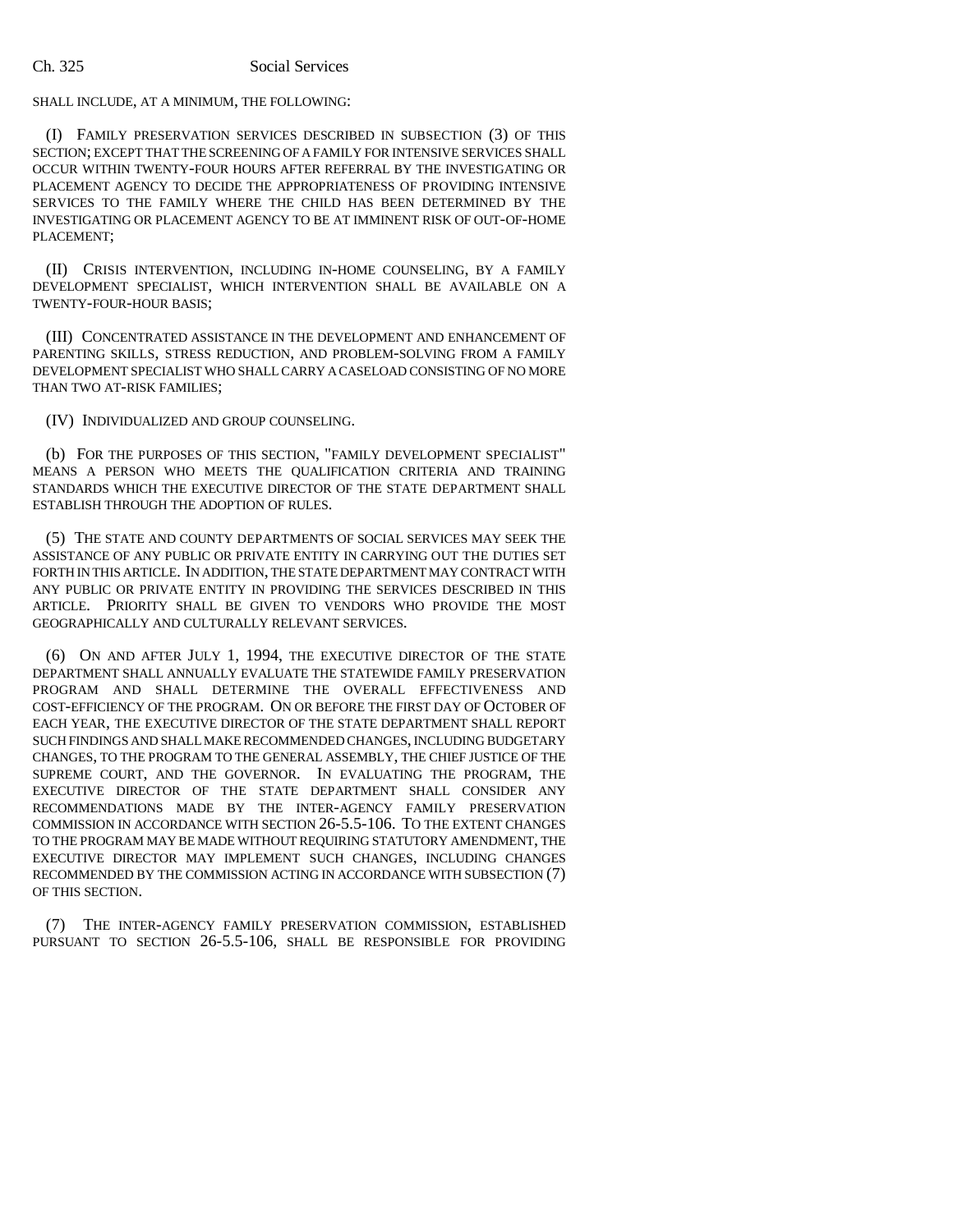Social Services Ch. 325

OVERSIGHT OF THE LOCAL IMPLEMENTATION OF THE STATEWIDE FAMILY PRESERVATION PROGRAM. IN PROVIDING OVERSIGHT, THE COMMISSION SHALL, ON AND AFTER JULY 1, 1994, ANNUALLY EVALUATE THE OVERALL EFFECTIVENESS AND COST-EFFICIENCY OF THE PROGRAM AND SHALL MAKE RECOMMENDED CHANGES TO THE EXECUTIVE DIRECTOR OF THE STATE DEPARTMENT. THE COMMISSION SHALL SUBMIT TO THE EXECUTIVE DIRECTOR OF THE STATE DEPARTMENT A REPORT OF ITS FINDINGS ON OR BEFORE THE FIRST DAY OF SEPTEMBER OF EACH YEAR.

**26-5.5-105. Family preservation fund - creation - financing of family preservation program established.** (1) THERE IS HEREBY CREATED IN THE STATE TREASURY A FUND TO BE KNOWN AS THE FAMILY PRESERVATION FUND, WHICH SHALL BE ADMINISTERED BY THE EXECUTIVE DIRECTOR OF THE STATE DEPARTMENT. THE MONEYS IN THE FUND SHALL BE USED FOR THE PHASED-IN IMPLEMENTATION OF THE STATEWIDE FAMILY PRESERVATION PROGRAM IN ACCORDANCE WITH SECTION 26-5.5-104.

(2) MONEYS IN THE FUND SHALL CONSIST OF THE FOLLOWING:

(a) ANY MONEYS RECEIVED FROM ANY PRIVATE SOURCES FOR FAMILY PRESERVATION;

 (b) ANY MONEYS IN THE FAMILY PRESERVATION FUND CREATED BY SECTION 26-5.5-104, AS SAID SECTION EXISTED PRIOR TO JULY 1, 1993.

(2.5) NOTWITHSTANDING THE PROVISIONS OF SUBSECTION (2) OF THIS SECTION, THE IMPLEMENTATION OF THE STATEWIDE FAMILY PRESERVATION PROGRAM SHALL BE SUBJECT TO THE AVAILABILITY OF FEDERAL FINANCIAL PARTICIPATION FOR EMERGENCY ASSISTANCE UNDER TITLE IV-A OF THE FEDERAL "SOCIAL SECURITY ACT" AND TO APPROPRIATION BY THE GENERAL ASSEMBLY.

(3) THE GENERAL ASSEMBLY MAY MAKE ANNUAL APPROPRIATIONS OUT OF THE MONEYS IN THE FUND TO THE STATE DEPARTMENT FOR THE DIRECT AND INDIRECT COSTS INCURRED IN ADMINISTERING THE PROVISIONS OF THIS ARTICLE.

(4) ANY MONEYS IN THE FUND NOT APPROPRIATED SHALL REMAIN IN THE FUND AND SHALL NOT BE TRANSFERRED OR REVERT TO THE GENERAL FUND OF THE STATE AT THE END OF ANY FISCAL YEAR, AND ANY INTEREST GENERATED OR EARNED SHALL BE CREDITED TO THE FUND. THE MONEYS CARRIED OVER IN THE FUND SHALL BE USED IN THE NEXT FISCAL YEAR TO SERVE THE MAXIMUM NUMBER OF FAMILIES APPROPRIATE FOR INTENSIVE SERVICES IN ACCORDANCE WITH SECTION 26-5.5-104(2) (a), AND FOR EACH FISCAL YEAR AFTER THE FISCAL YEAR BEGINNING JULY 1, 1994, FOR INTENSIVE SERVICES AND THE PHASE-IN OF REUNIFICATION AND EARLY INTERVENTION SERVICES IN ACCORDANCE WITH SECTION 26-5.5-104 (2) (b) AND (c).

(5) THE GENERAL ASSEMBLY MAY FROM TIME TO TIME MAKE APPROPRIATIONS FROM THE GENERAL FUND FOR USE IN CARRYING OUT THE PURPOSES OF THIS ARTICLE.

**26-5.5-106. Family preservation commission - establishment or designation - duties.** (1) THE GOVERNING BODY OF EACH COUNTY OR CITY AND COUNTY SHALL ESTABLISH A FAMILY PRESERVATION COMMISSION FOR THE COUNTY OR CITY AND COUNTY TO CARRY OUT THE DUTIES DESCRIBED IN SUBSECTION (2) OF THIS SECTION.